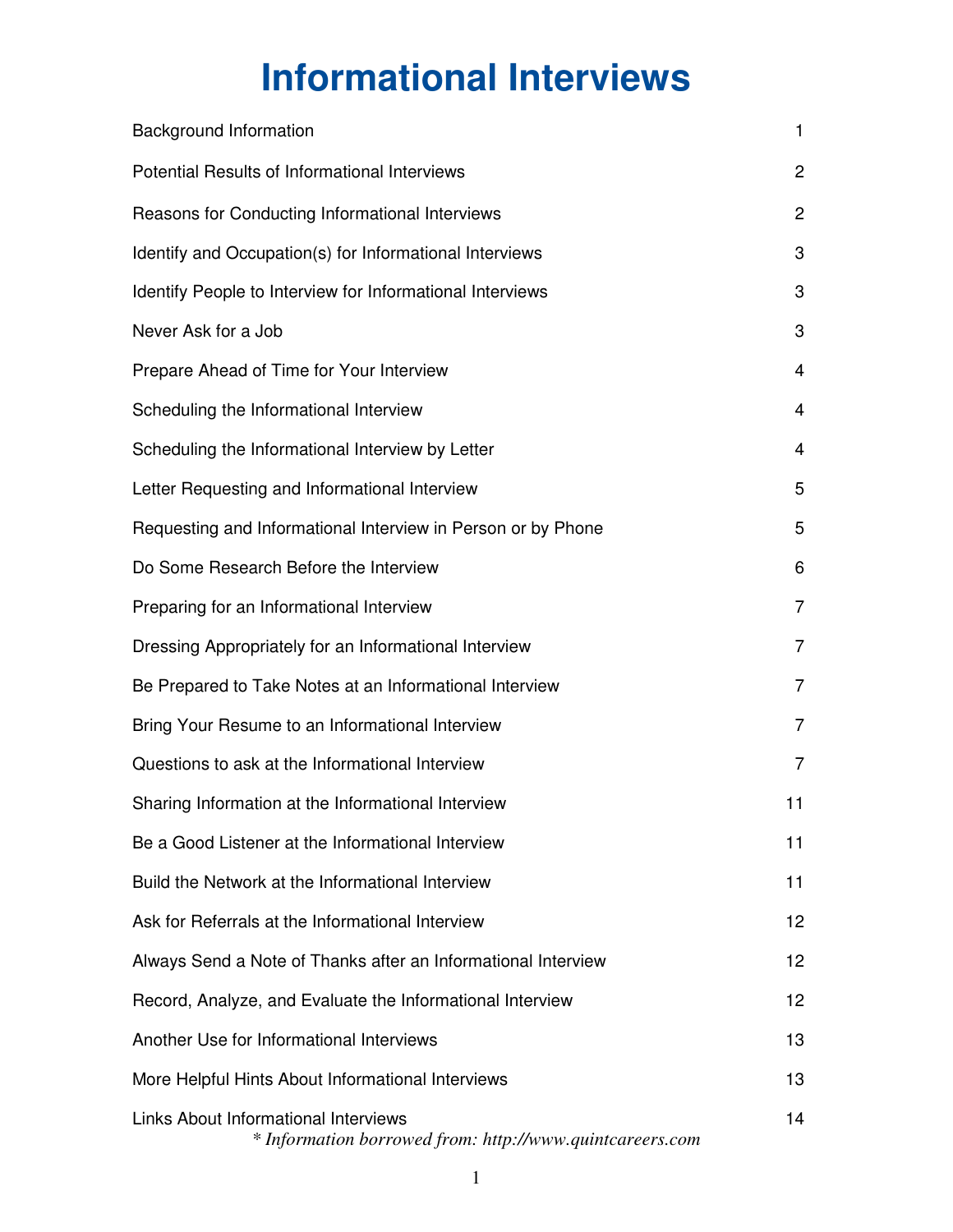#### **Background Information About Informational Interviews**

Here's a startling statistic: One out of every 200 resumes (some studies put the number as high as 1,500 resumes) results in a job offer. One out of every 12 informational interviews, however, results in a job offer. That's why informational interviewing is the ultimate networking technique, especially considering that the purpose of informational interviewing is not to get job offers. Job offers just happen to be a delightful side benefit to this valuable practice.

Informational interviewing is just what it sounds like -- interviewing designed to produce information. What kind of information? The information you need to choose or refine a career path, learn how to break in and find out if you have what it takes to succeed. Informational interviewing is an expanded form of chatting with your network contacts. It's the process of spending time with one of your network contacts in a highly focused conversation that provides you with key information you need to launch or boost your career.

The term "informational interviewing" was invented by Richard Nelson Bolles, author of the best-selling career guide of all time, What Color Is Your Parachute? Bolles refers to the process as "trying on jobs to see if they fit you." He notes that most people screen jobs and companies after they've already taken a job, while informational interviewing gives you the opportunity to conduct the screening process before accepting a position.

An informational interview is not the same as a job interview by any means, but it is probably the most effective form of networking there is. Terry Carles, a student recruitment counselor at Valencia Community College reports, "I teach Career Development, and my students are required to do an informational interview. Every semester, someone returns with a job, internship, etc., from their experience. One student completed an informational interview with a network administrator, and returned the next week with a \$23,000 a year job offer."

When you are considering entering or changing to a certain career path, it just makes all kinds of sense to talk to people in that field. Yet most people never do. They trust their professors, textbooks, or romantic notions about professions gleaned from TV or movies. When you really think about it, you miss out on an incredible opportunity if you fail to research your career field by talking to people in it.

The best way to learn what you really want in a career is to talk with the people in that career field. Because of the exploratory nature of informational interviews, they are particularly effective for those, such as college students, who are just embarking on their careers. They are also an excellent tool for career-changers who want to find out what's involved in the career they are considering entering. Even for those who don't wish to change careers but do want to change jobs, informational interviews can be a helpful way of discovering what working for other companies would be like.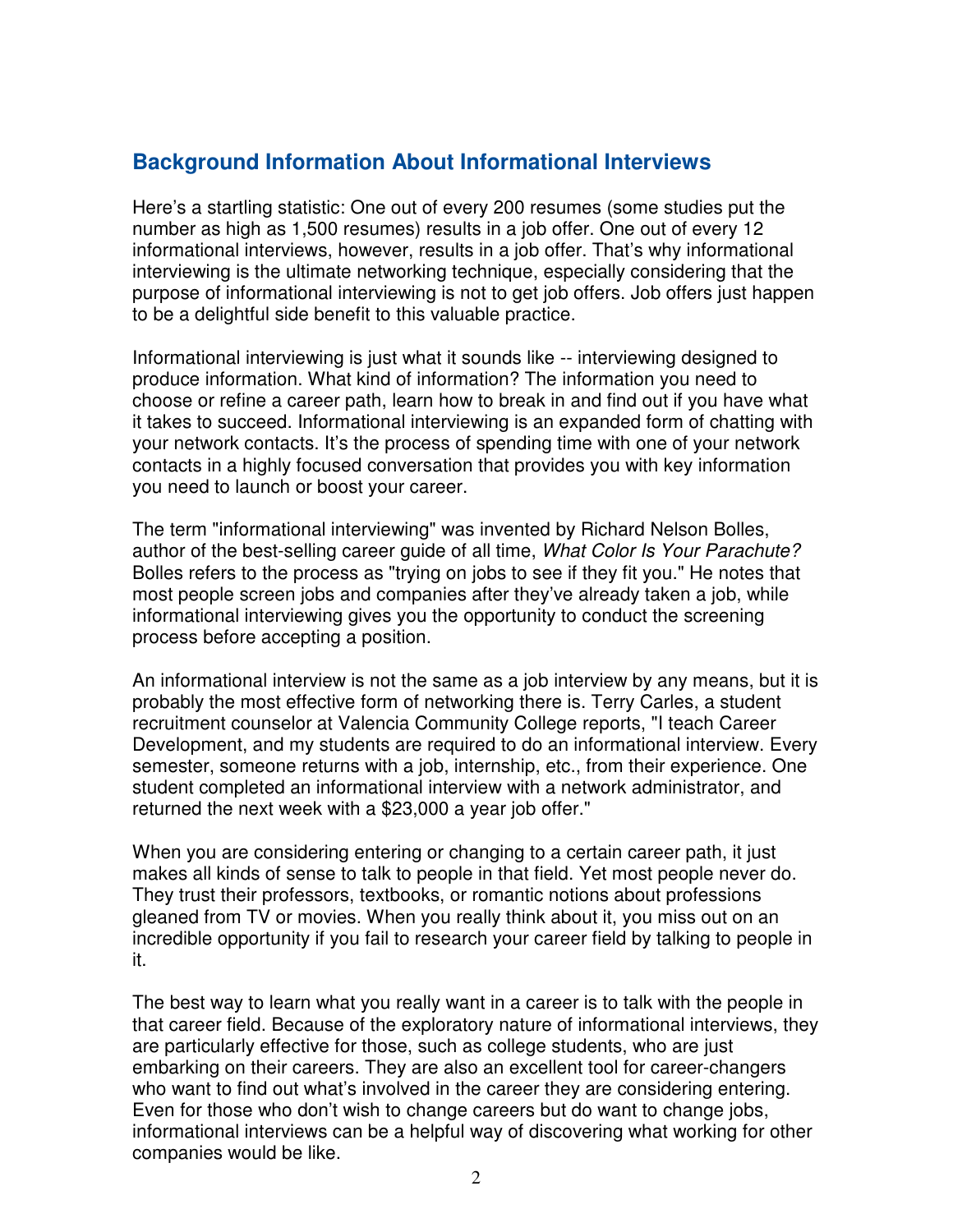## **Potential Results of Informational Interviews**

You accomplish several things when you go out on informational interviews:

- You obtain a great deal of information about your career field and the skills needed to do that job effectively. You gain a perspective of work that goes beyond the limitations of job titles, allowing you to see not only what skills are required for the job but how you might fit into that work setting. Thus, you have greater flexibility in planning options.
- You have the opportunity to make personal contacts among managementlevel personnel.
- You gain insight into the hidden job market (employment opportunities that are not advertised).
- You become aware of the needs of the employers and the realities of employment. First-hand and current information allows you to learn what happens on the job beyond the understanding provided through your course work or other outside research. This exposure not only provides personal understanding but it could also result in your becoming a more impressive job candidate.
- Because informational interviewing is comparatively low-stress, you gain confidence in talking with people while learning what you need to know. Informational interviewing provides an opportunity to meet with potential employers before the more stressful (for both parties) job interview.
- Because you are only asking for information, you are in control of the interview; you decide which questions to ask. Later, evaluate the acquired information for personal use.
- This opportunity will expose you to a variety of jobs and personalities of companies making the search for your "niche" that much easier.
- It is an opportunity to learn where you might fit into a particular organization.

# **Reasons for Conducting Informational Interviews**

Following are some good reasons to conduct informational interviews:

- to explore careers and clarify your career goal
- to expand your professional network
- to build confidence for your job interviews
- to access the most up-to-date career information
- to identify your professional strengths and weaknesses

You gain invaluable interviewing experience and you gain visibility. In short, informational interviewing prepares you for what's in store and allows you the opportunity to network with others in your field of interest.

Talking with family, friends or anyone with whom you feel comfortable should reduce the anxiety you may feel about interviewing.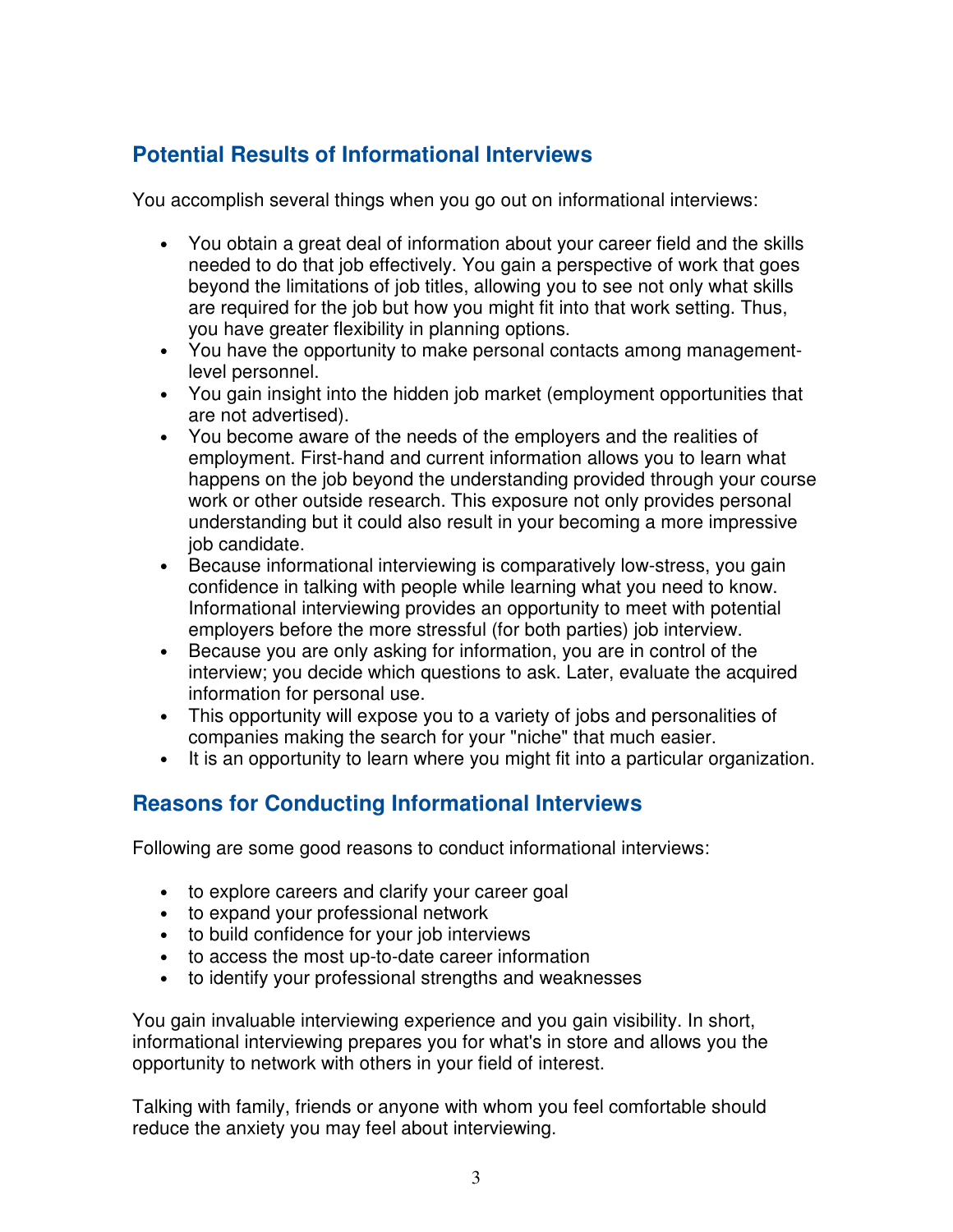#### **Identify an Occupation(s) for Informational Interviews**

Identify one or more occupations you would like to investigate. Assess your own interests, abilities, values, and skills, and evaluate labor conditions and trends to identify the best fields to research. Read all you can about the field before the interview.

Decide what information you would like to obtain about the occupation/industry.

Prepare a list of questions that you would like to have answered. Find out as much information as you can about each place before setting up an interview.

#### **Identify People to Interview for Informational Interviews**

Start with lists of people you already know: friends, fellow students, present or former co-workers, supervisors, neighbors, etc. Professional organizations, the yellow pages from the phone book, organizational directories, and public speakers are also good resources. You may also call an organization and ask for the name of the person by job title. There's no one in the world who you can't try contacting. People like to help students out with job information. One student whose dream job was to run a Fortune 500 company called the president of Levi Strauss & Co., asked for an informational interview, and got it.

You should be prepared. Research the organization, person you'll be speaking with, product produced by the organization, etc. Try easily accessible periodicals, such as local and large metropolitan newspapers.

The more you know, the better you'll be able to formulate questions pertaining to the organization and job. The more knowledge you have, the more confident you will feel about your ability to communicate effectively. Write to organizations for brochures and pamphlets for additional information. Ask yourself what it is you want to know and then figure out who has an investment in knowing that sort of information.

#### **Never Ask for a Job**

Don't mix informational interviewing with job seeking. Employers will grant informational interviews when they firmly trust that you will not hit them up for a job. The minute you begin trying to get a job, the employer will feel misled. If you discover a job that you do want to apply for during the interview, wait until the informational interview is over. The next day, call the employer and tell your contact that the informational interview not only confirmed your interest in the field, but also made you aware of a position that you would like to formally apply for.

Sometimes the interviewee may offer you an internship or job. It's happened on numerous occasions. Many people have conducted informational interviews and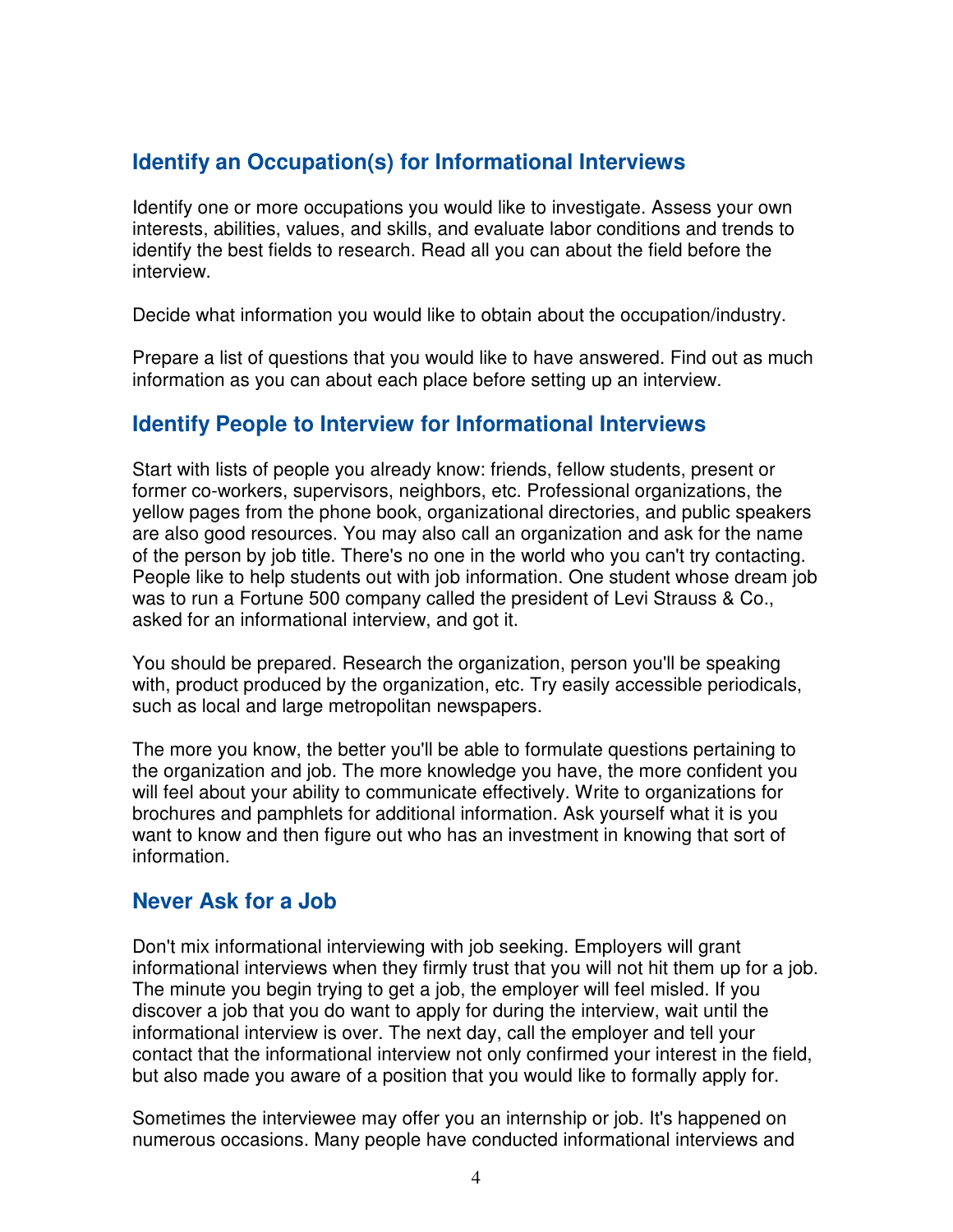have done nothing but ask questions and yet have been offered employment. What do you do if they offer you an internship or job? If it sounds good, take it! Suddenly your life changes in an instant!

The typical job searcher is going around asking for a job instead of asking questions to find out more about the job and the employer. A job searcher needs to know the basics about the employer and what the company is about. The fact that you are seeking only information will help set you apart from the hundreds of others who are walking in asking for jobs and being told no. Approach the employer with the attitude that you are seeking career advice. It is, therefore, usually a good idea to set up an informational interview with a resource person before there is an actual job opening in your area of interest. Most managers and supervisors feel uneasy or uncomfortable talking with a potential candidate when the organization is actively recruiting to fill the position. However, you may find it helpful for future reference to find out the name of the manager or the person who does the hiring. (Be sure the information you get is accurate!)

## **Prepare Ahead of Time for Your Interview**

Ask only those questions that are appropriate and important to you. You will convey your motivation and interest to the employer by acknowledging that the information the interviewee is giving you is important.

# **Scheduling the Informational Interview**

Contact the resource person preferably by telephone or letter. You can also try to have someone who knows the interviewer make the appointment for you.

# **Scheduling the Informational Interview by Letter**

An introductory letter, written much like a cover letter without the job pitch, is a great way to get your name out there. Although an introductory letter should be typed, neat printing is acceptable. Your letter should include:

- A brief introduction about yourself;
- Why you are writing to this individual;
- A brief statement of your interests or experiences in the person's field, organization or location;
- Why you would like to converse. Be straightforward; tell him/her you are asking for information and advice.
- The last paragraph of the letter should always include a sentence about how and when you will contact this person again.

**Make sure to follow up the letter as you said!** Usually this follow-up involves a phone call to set up a phone appointment or an informational interview. Never expect the person to phone you. If you have difficulties contacting the person, ask the receptionist for a convenient time to phone again.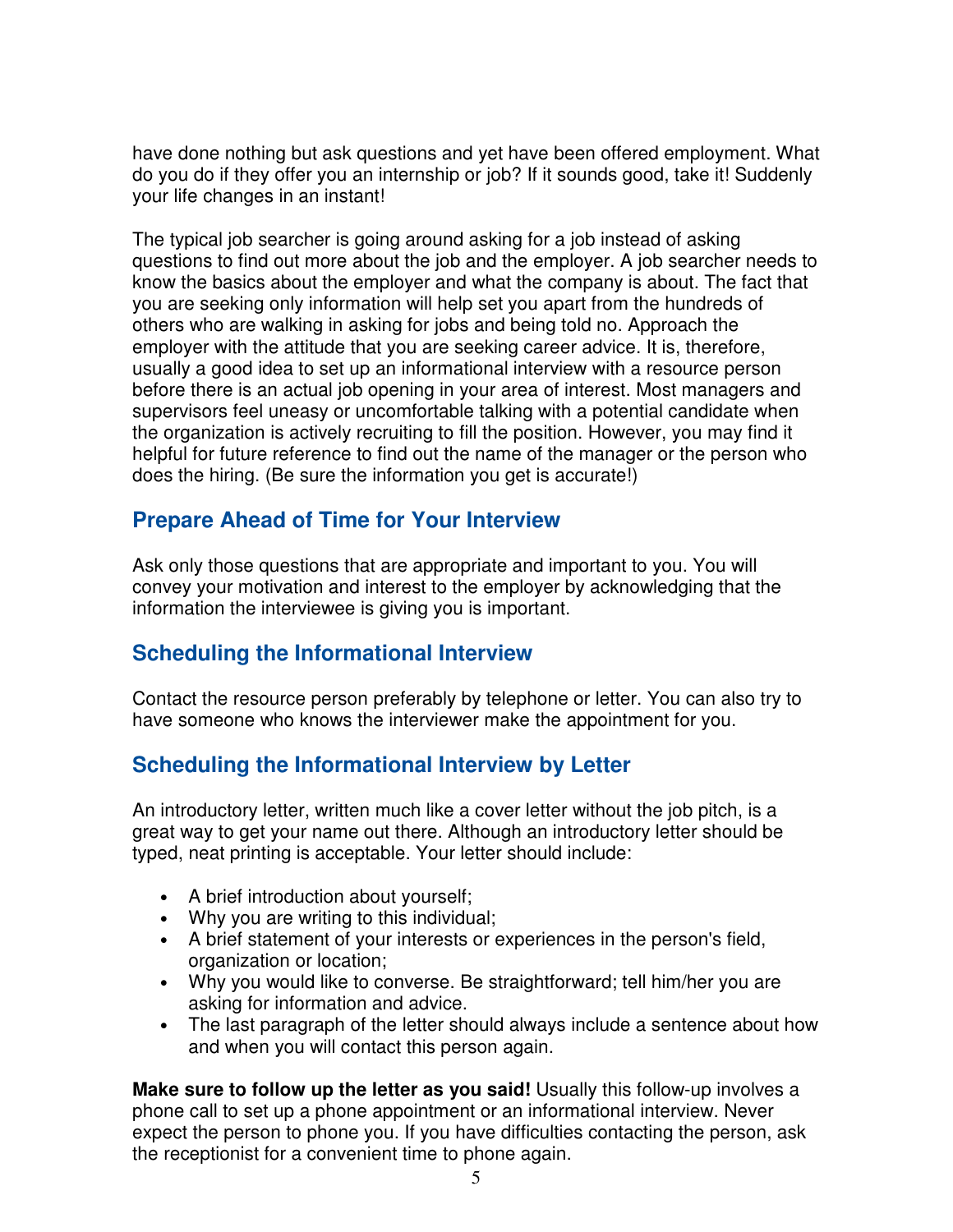Finally, **proofread all correspondence and save copies!**

#### **Letter Requesting an Informational Interview**

Here's a sample cover letter requesting an informational interview:

May 15, 2003

Mark Steppe, Esq. VAVILOV, WEBB, WALSH & RIVER 1313 Avenue of the Harbors Suite 4444 Silver City, CA 12345

Dear Mr. Steppe:

I am student a California Western School of Law, beginning my third trimester. Labor law has been of interest to me since I took a class in that subject as an undergraduate. Your firm has an outstanding reputation in that field of practice.

My area of concentration in law school will be labor law. I would appreciate the opportunity to meet with you briefly and discuss the practice of your specialty. I am especially interested in your views regarding public vs. private employment experience. Any further insights you have would be greatly appreciated.

I will contact your office the week of October 2 to set up a mutually convenient time for this informational meeting.

Sincerely,

Jeremy D. Muller

#### **Requesting an Informational Interview in Person or by Phone**

People who grant informational interviews are generally willing to share 20-30 minutes of their time to explain their expertise in their field. Please remember to be flexible in your scheduling, as these volunteer interviewees may have prior commitments. If your prospective interviewee seems too busy to talk to you, ask a convenient time when you could call back to discuss scheduling an appointment. Although there are many techniques to requesting the informational interview, the following are good approaches: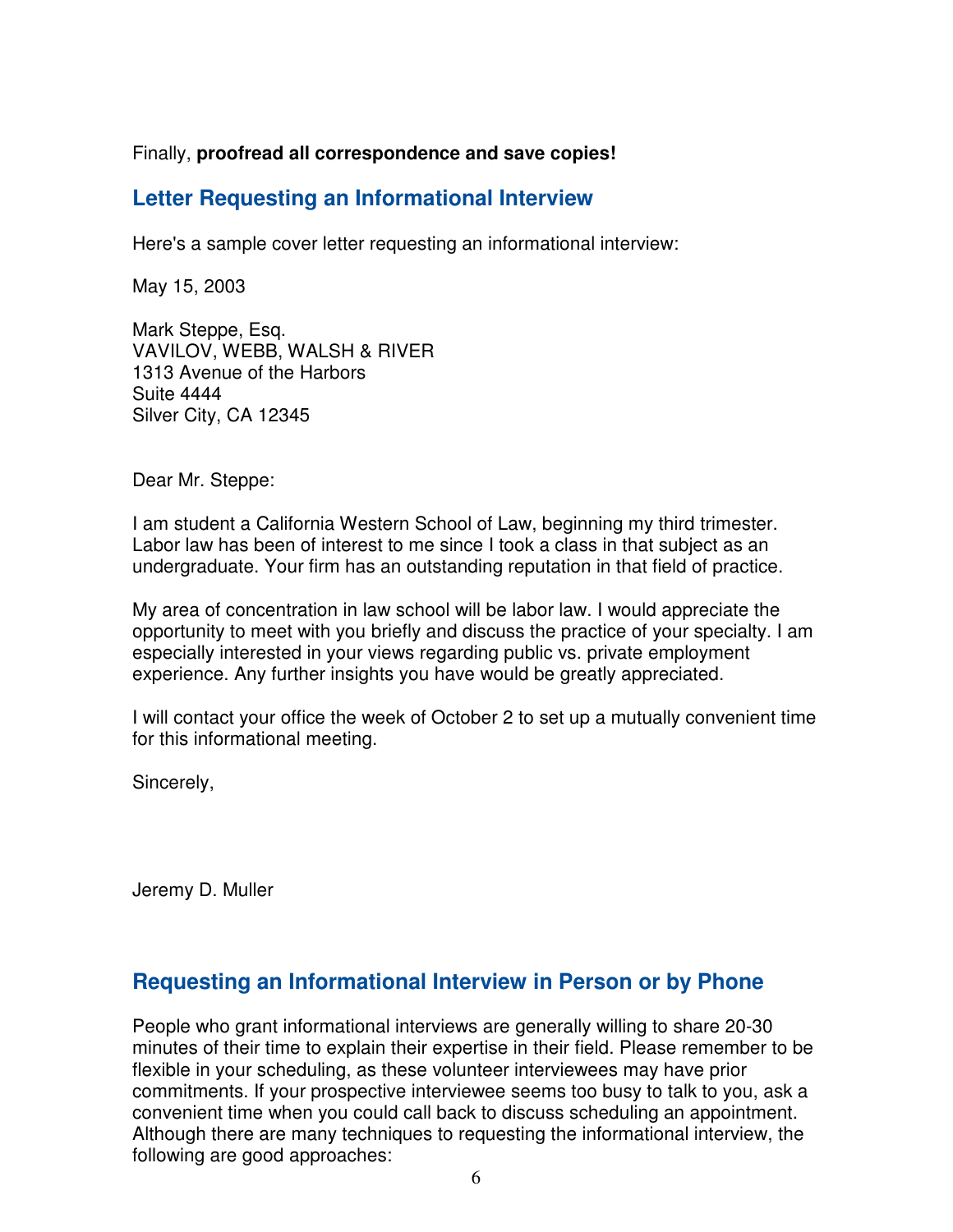- 1. "Hello, my name is \_\_\_\_\_\_\_\_\_\_\_\_\_\_\_\_\_\_\_\_\_\_\_\_\_\_\_\_. I'm conducting career research in your field. I would like to meet and talk with you for about 30 minutes so that I can find out more about your field of expertise."<br>2. "Hi, my name is
- 2. "Hi, my name is \_\_\_\_\_\_\_\_\_\_\_\_\_\_\_\_\_\_\_\_\_\_\_\_\_\_. I got your name from \_\_\_\_\_\_\_\_\_\_\_\_\_\_\_\_. You're in a line of work that I'm interested in, and I was hoping that you could help me gain insights into the profession. I'm sure that my questions could be answered in a 20-30-minute informational interview."
- 3. If you prefer to arrange an appointment in person and cannot get past the front desk, treat receptionists as resources. They hold the key to getting inside the unit or section of that organization if you do not already have an inside contact or referral. Ask them some of your questions. You will usually get good information. Receptionists and other support staff know much more about their company than we often realize. They know how it works, the names of key people, job requirements, etc. It is important that they understand what you want. If you ask them something that they feel could be more fully answered by someone else, they will usually give you a referral.
- 4. You can use your own creativity, but the most important thing is to emphasize that you are simply trying to get first-hand information, and whatever they share with you will be appreciated.

Most of the time, your prospective interviewee will be more than willing to take 20- 30 minutes to answer your questions. Sometimes the person will want to talk over the phone, but often he or she will invite you to his or her workplace. When you can, choose that the interview be at their workplace because you'll learn more and make a stronger connection with the person.

You may want to schedule some of your interviews with managers and supervisors who have the authority to hire. Identify yourself and explain that you are researching careers in the contact's field, and that you obtained the person's name from  $(i f y o u)$  were referred).

#### **Do Some Research Before the Interview**

For an informational interview to be truly effective, you can't just go into it blindly.

Thorough company research is an absolute necessity when you go on a regular job interview. You don't have to do quite as much research for an informational interview, but some degree of research will greatly enhance the quality of informational interviews. If you are informed about the company, you'll be able to ask more intelligent and relevant questions. You'll respond thoughtfully to information and any questions the interviewee might put to you. You won't ask questions that could easily have been answered by doing your homework.

A number of great resources are available for company research, many of them right at your fingertips on the Internet.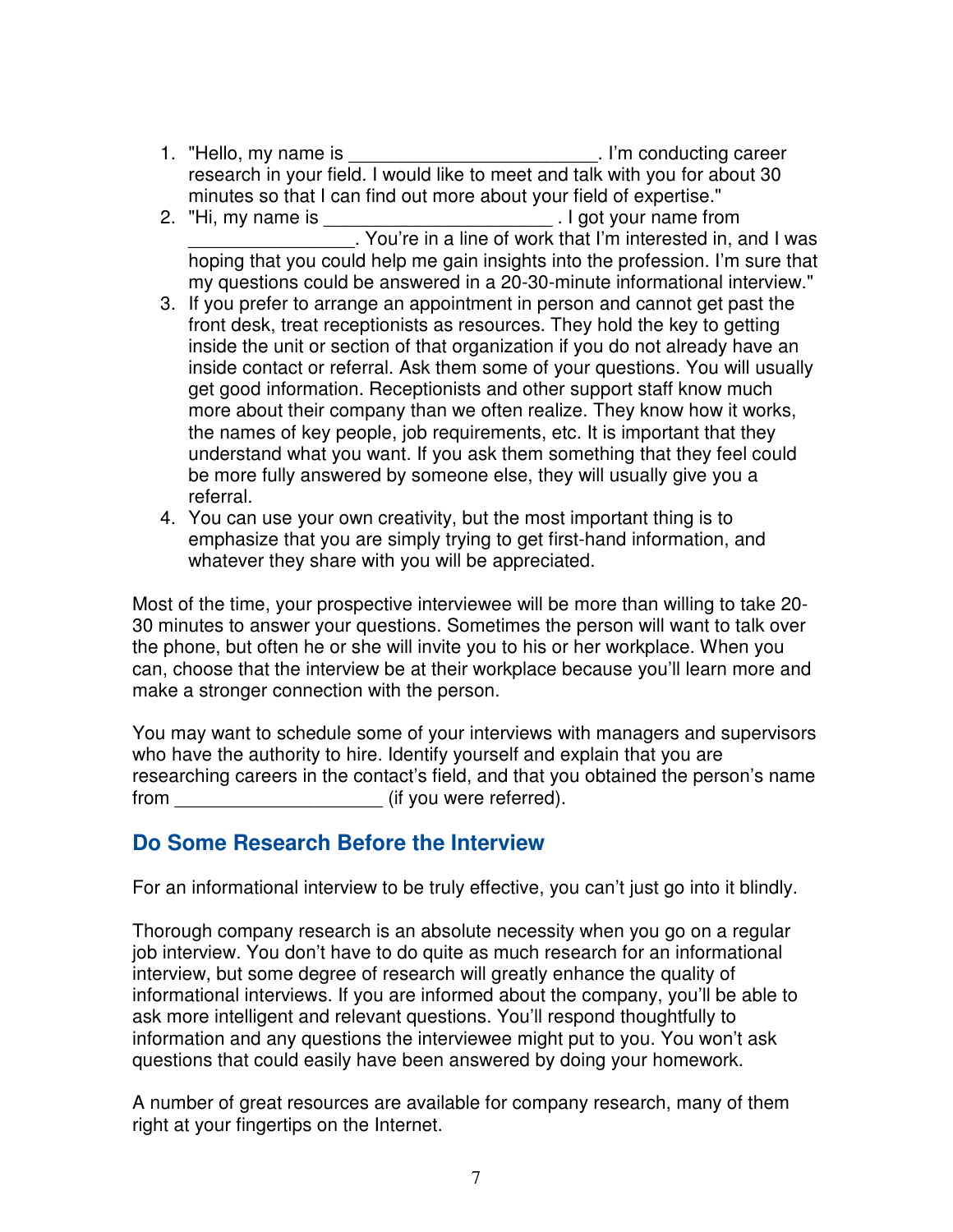Other resources include:

- Company Website
- Annual Reports
- Other Company Literature
- Library Reference Material

#### **Preparing for an Informational Interview**

The day before the interview, call to confirm your appointment with the contact person. If you have questions regarding the location of the contact's office, this is the time to ask. Plan to arrive 10 minutes early for your interview.

Carry a small notebook and pen. Be polite and professional. Refer to your list of prepared questions; stay on track, but allow for spontaneous discussion.

#### **Dressing Appropriately for an Informational Interview**

Because 90 percent of all jobs are never advertised, you will uncover job openings that never make it to the newspaper or employment office. Thus, be prepared to make a good impression and to be remembered by the employer.

Dress as you would for a regular job interview.

#### **Be Prepared to Take Notes at an Informational Interview**

Pretend you are a reporter. You don't need to write down everything, but there may be names, phone numbers or other information that you may want to remember.

Be enthusiastic and show interest. Employ an informal dialogue during the interview. Be direct and concise with your questions and answers and do not ramble. Have good eye contact and posture. Be positive in your remarks, and reflect a good sense of humor.

#### **Bring Your Resume to an Informational Interview**

Bring a copy of your resume along with you. Try to find out about specific characteristics or qualifications that employers seek when hiring. If you feel comfortable doing so, you may ask the person you are interviewing to critique your resume.

#### **Questions to ask at the Informational Interview**

You have arrived and are greeted by the individual at the front desk. When the interviewee comes out to meet you, introduce yourself. Thank your contact for his or her willingness to meet with you, and reemphasize that you are there to learn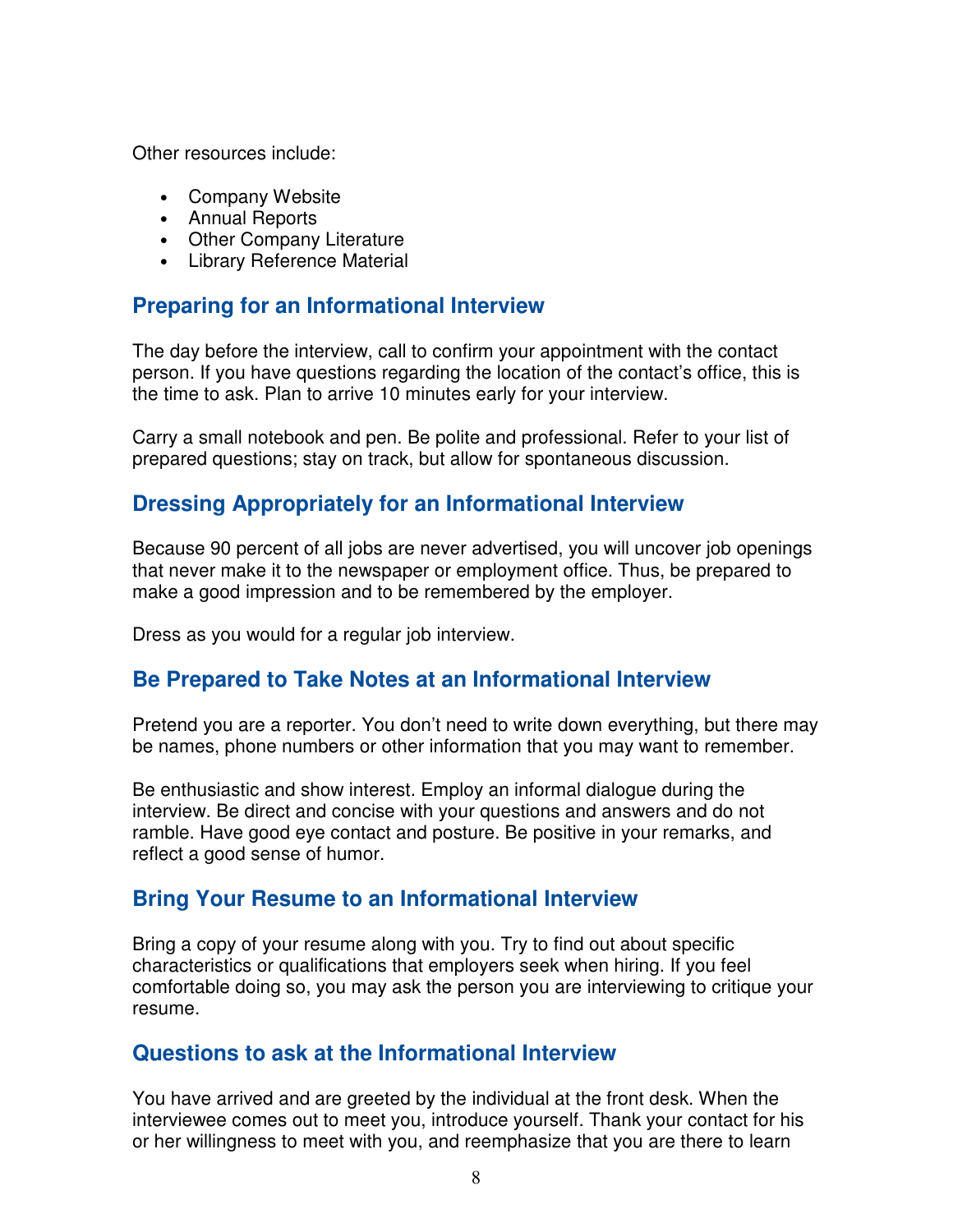and gather information about his or her career field. Use an informal dialogue during the interview.

Below are some typical informational interview questions. Remember that you won't have time to ask anywhere nearly all of these questions, so target the ones you feel will be most useful to you personally. Pick a dozen or so that get at what you most want to know.

Feel free to skip some -- even most -- of these questions or to substitute questions of your own -- as long as you don't come off sounding like you're there for a job interview.

You may want to get permission from your interviewees to tape-record the conversations, but be aware that transcribing taped conversations can be very time-consuming.

- What is your job like?
	- A typical day?

- What do you do? What are the duties/functions/responsibilities of your job?

- What kinds of problems do you deal with?
- What kinds of decisions do you make?
- What percentage of your time is spent doing what?

- How does the time use vary? Are there busy and slow times or is the work activity fairly constant?

- How did this type of work interest you and how did you get started?
- How did you get your job? What jobs and experiences have led you to your present position?
- Can you suggest some ways an individual could obtain this necessary experience?
- What are the most important personal satisfactions and dissatisfactions connected with your occupation? What part of this job do you personally find most satisfying? Most challenging? What do you like and not like about working in this industry?
- What things did you do before you entered this occupation?
	- Which have been most helpful?
	- What other jobs can you get with the same background?
- What are the various jobs in this field or organization?
- Why did you decide to work for this company?
- What do you like most about this company?
- Do you find your job exciting or boring? Why?
- How does your company differ from its competitors?
- Why do customers choose this company?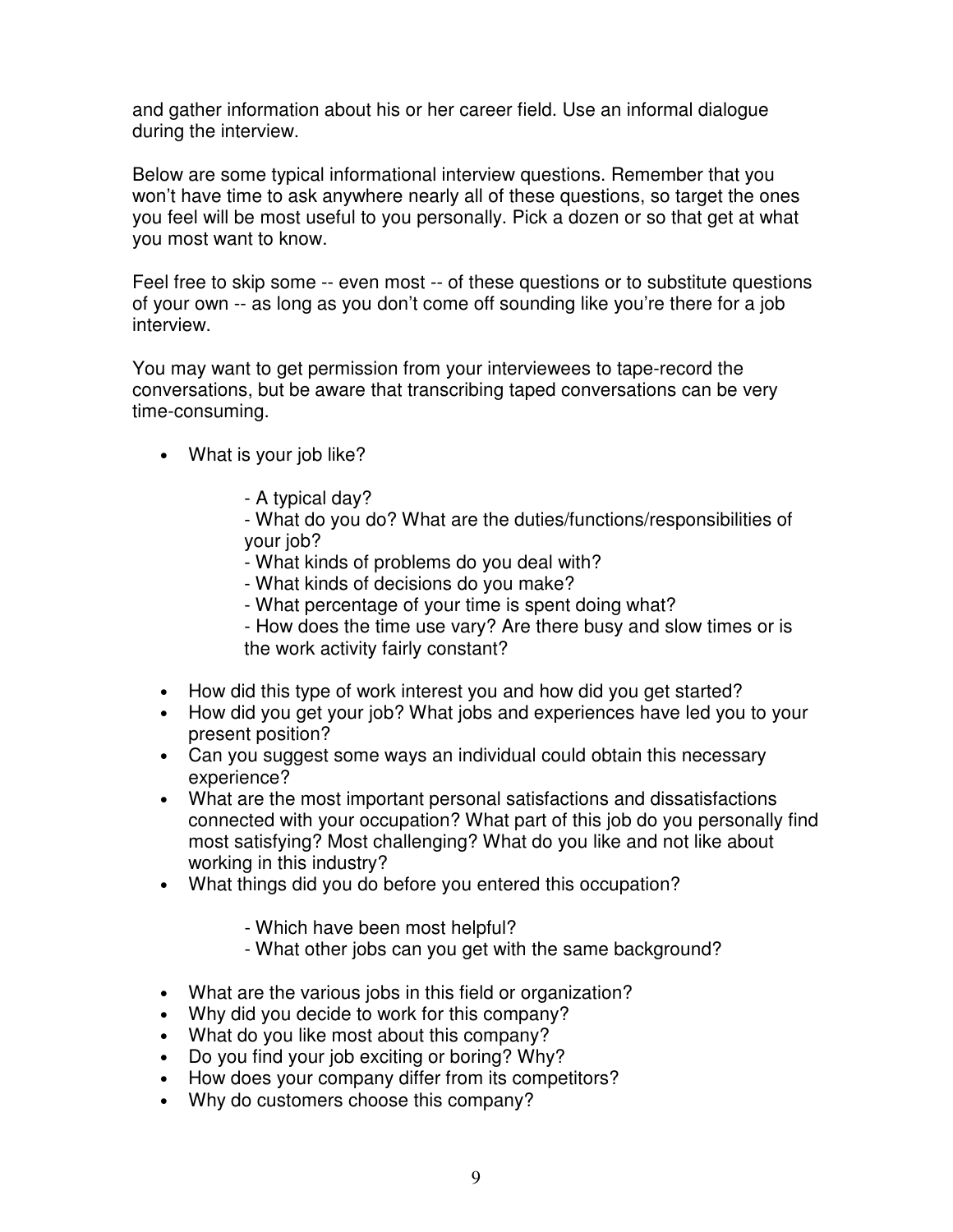- Are you optimistic about the company's future and your future with the company?
- What does the company do to contribute to its employees' professional development?
- How does the company make use of technology for internal communication and outside marketing? (Use of e-mail, Internet, intranets, World Wide Web page, video conferencing, etc.)
- What sorts of changes are occurring in your occupation?
- How does a person progress in your field? What is a typical career path in this field or organization?
	- What is the best way to enter this occupation?
	- What are the advancement opportunities?
	- What are the major qualifications for success in this occupation?
- What were the keys to your career advancement? How did you get where you are and what are your long-range goals?
- What are the skills that are most important for a position in this field?
- What particular skills or talents are most essential to be effective in your job? How did you learn these skills? Did you enter this position through a formal training program? How can I evaluate whether or not I have the necessary skills for a position such as yours?
- How would you describe the working atmosphere and the people with whom you work?
- Is there a basic philosophy of the company or organization and, if so, what is it? (Is it a people, service or product oriented business?)
- What can you tell me about the corporate culture?
- What is the average length of time for an employee to stay in the job you hold? Are there incentives or disincentives for staying in the same job?
- Is there flexibility related to dress, work hours, vacation schedule, place of residence, etc.?
- What work-related values are strongest in this type of work (security, high income, variety, independence)?
- If your job progresses as you like, what would be the next step in your career?
- If your work were suddenly eliminated, what kinds of work do you feel prepared to do?
- With the information you have about my education, skills, and experience, what other fields or jobs would you suggest I research further before I make a final decision?
- How is the economy affecting this industry?
- What can you tell me about the employment outlook in your occupational field? How much demand is there for people in this occupation? How rapidly is the field growing? Can you estimate future job openings?
- What obligations does your employer place have on you outside of the ordinary work week? What social obligations go along with a job in your occupation?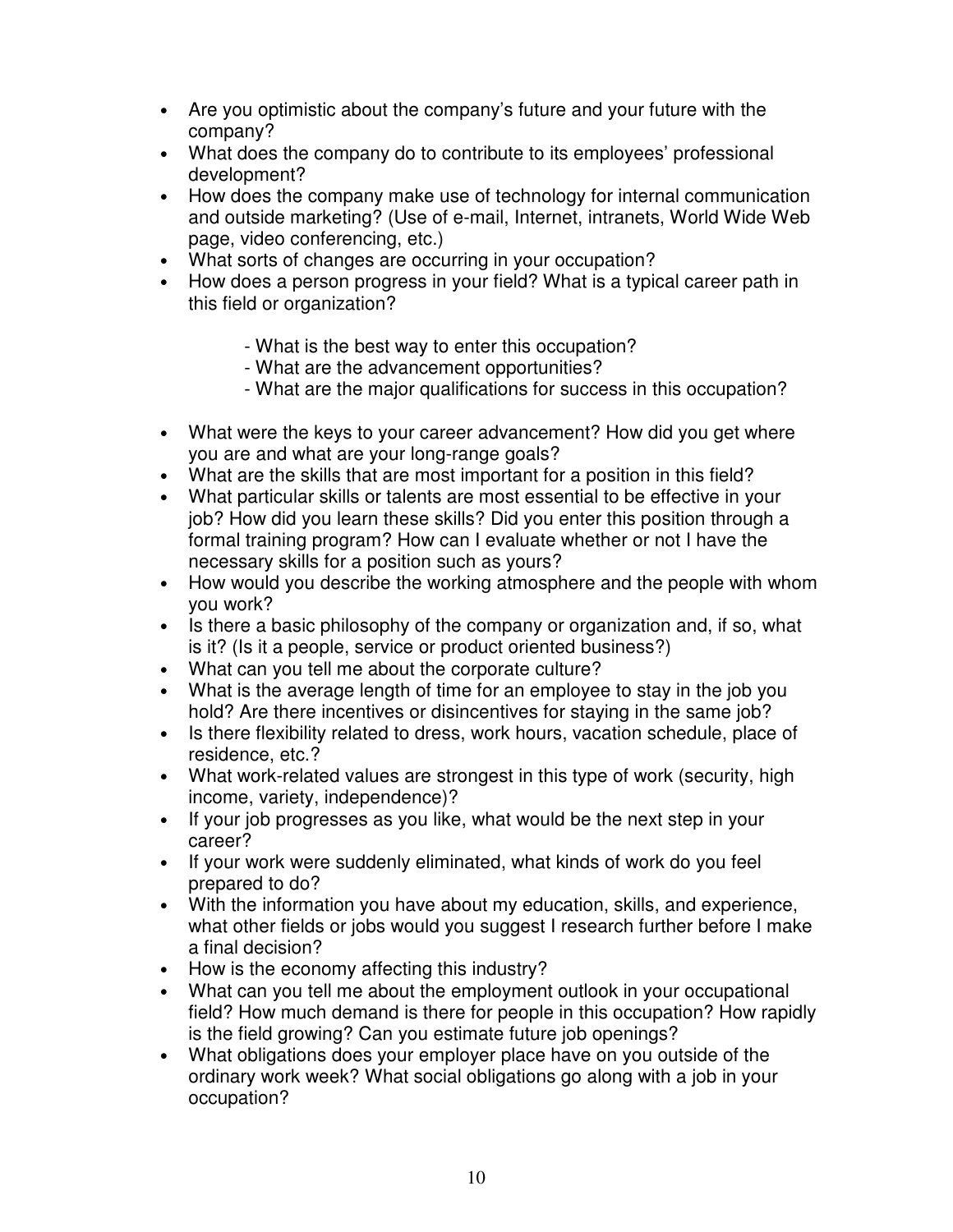- Are there organizations you are expected to join?
- Are there other things you are expected to do outside work hours?
- How has your job affected your lifestyle?
- What are the salary ranges for various levels in this field? Is there a salary ceiling?
- What are the major rewards aside from extrinsic rewards such as money, fringe benefits, travel, etc.?
- From your perspective, what are the problems you see working in this field?
- What are the major frustrations of this job?
- What interests you least about the job or creates the most stress?
- If you could do things all over again, would you choose the same path for yourself? Why? What would you change?
- What are the educational, requirements for this job? What other types of credentials or licenses are required? What types of training do companies offer persons entering this field? Is graduate school recommended? An MBA? Does the company encourage and pay for employees to pursue graduate degrees?
- Does your work relate to any experiences or studies you had in college?
- How well did your college experience prepare you for this job?
- What courses have proved to be the most valuable to you in your work? What would you recommend for me?
- How important are grades/GPA for obtaining a job in this field?
- How do you think my university's reputation is viewed when it comes to hiring?
- How do you think graduation from a private (or public) university is viewed when it comes to hiring?
- How did you prepare for this work? If you were entering this career today, would you change your preparation in any way to facilitate entry?
- What abilities or personal qualities do you believe contribute most to success in this field/job?
- What are the typical entry-level job titles and functions? What entry level jobs are best for learning as much as possible?
- Who is the department head or supervisor for this job? Where do you and your supervisor fit into the organizational structure?
- Who else do you know who is doing similar kinds of work or uses similar skills? What other kinds of organizations hire people to perform the functions you do here? Do you know of other people whom I might talk to who have similar jobs?
- Do you have any advice for someone interested in this field/job? Are there any written materials you suggest I read? Which professional journals and organizations would help me learn more about this field?
- What kinds of experience, paid or unpaid, would you encourage for anybody pursuing a career in this field?
- What special advice do you have for someone seeking to qualify for this position?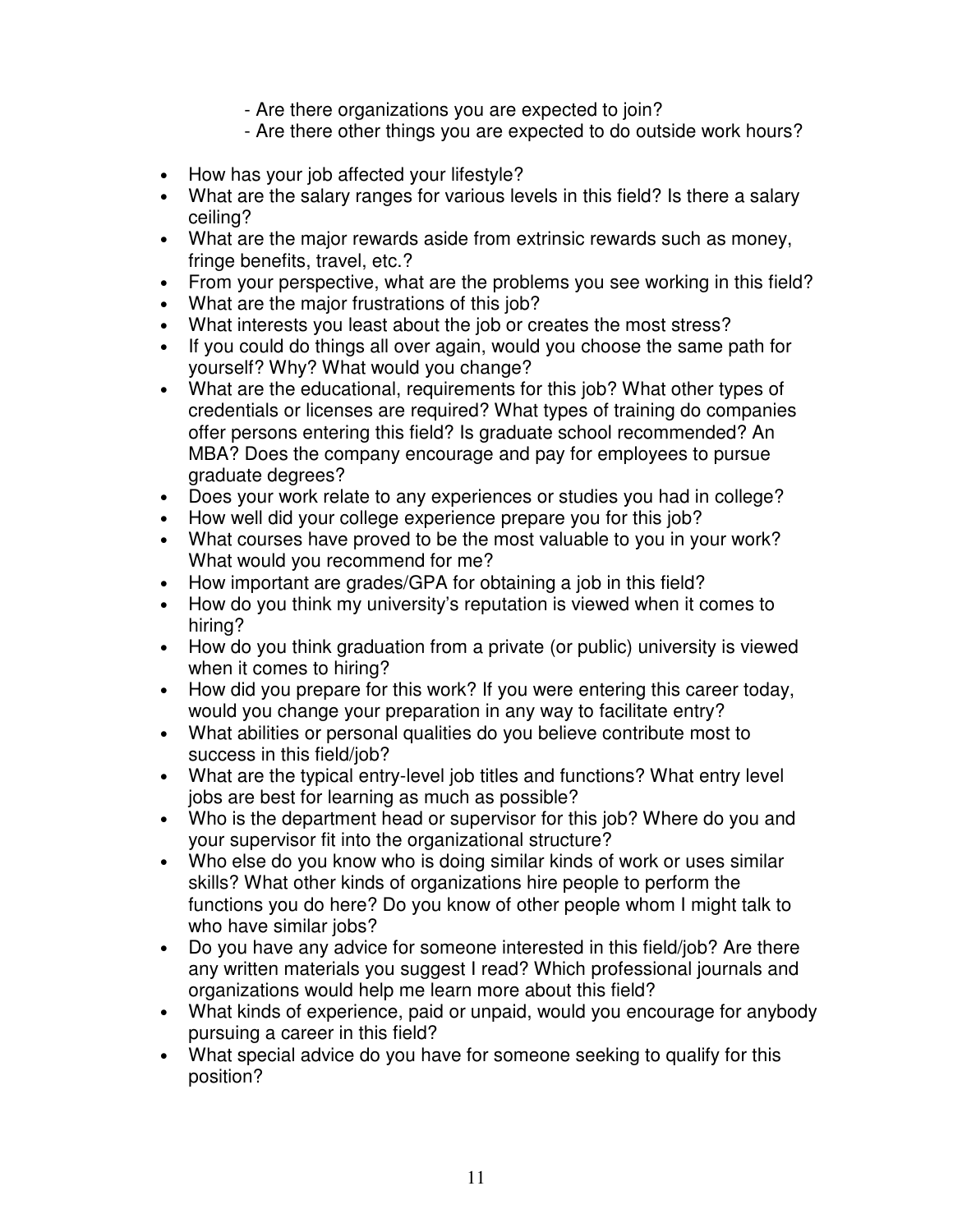- Do you have any special world of warning or encouragement as a result of your experience?
- These are my strongest assets (skills, areas of knowledge, personality traits and values):  $\blacksquare$  and values): fit in this field? Where would they be helpful in this organization? Where might they fit in other fields? Where might they be helpful in other organizations?
- How would you assess the experience I've had so far in terms of entering this field?
- [If you feel comfortable and it seems appropriate:] Would you mind taking a look at my resume?

The whole interview could be spent finding answers to the dozen or so questions you decide to ask. But as you practice and move further toward your target, questions will probably pop into your head spontaneously based on what you need to know.

Pay careful attention to what's said by the person you interview. Ask questions when something aren't clear. People are often happy to discuss their positions and willing to provide you with a wealth of information.

Try to keep the conversation friendly, brief, and focused on the contact person's job and career field.

#### **Sharing Information at the Informational Interview**

Share something about yourself, but do not dominate the interview by talking about yourself. You are there to get the information that will help you learn the most about the occupational field so that you can be prepared to compete for a job. Be aware, however, that many informational interviews have turned into actual employment interviews. Don't count on it, but it does sometimes happen.

If it seems that you are being interviewed for a specific job, clarify with the employer so you can make sure you emphasize your functional/ transferable skills and why you feel they relate to this job.

#### **Be a Good Listener at the Informational Interview**

Listening is half of the communication. Besides being able to ask questions and convey a message to employers, you need to develop the skill of really listening to what they tell you. Be receptive and show that the information is important to you. You must listen to it and understand it.

#### **Build the Network at the Informational Interview**

You have spent 20-30 minutes with this person, asking questions, getting advice and sharing a little about yourself. Thus begins your contact network. The person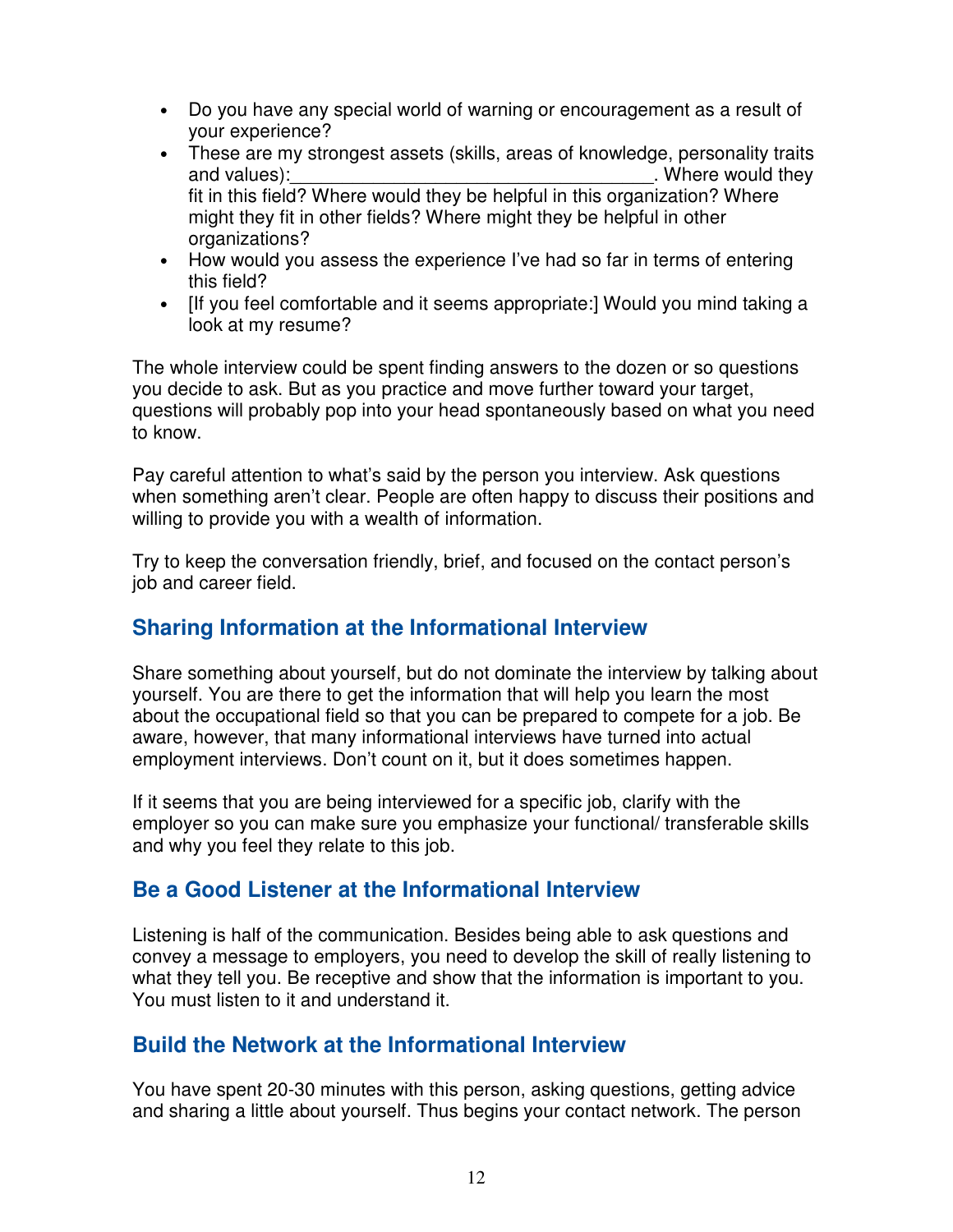has taken time to share with you; in other words, he or she has invested time in you. Most people like their investments to pay off. Most people will feel good about your staying in contact with them. You do not have to call or write every week. Just keep your interviewee posted on your research.

The interviewee may not have a job for you but may know of other employers or people to which you may be referred. If possible, keep these people informed about your progress. If you have done your job well, they will be interested in your final choices. Ask for your contact's business card and exchange one of your own, if you have one.

#### **Ask for Referrals at the Informational Interview**

People who are in the same kind of business usually know their competition. Before leaving, ask your contact to suggest names of others who might be helpful to you and ask permission to use your contact's name when contacting these new contacts.

#### **Always Send a Note of Thanks After the Informational Interview**

Be sure to send a thank-you card or letter within one to three days after the interview. This communication is an effective way to keep in touch and to be remembered by people. Let them know they were helpful and thank them for the time spent.

As a nice touch, quote something that the resource person said back to them, word for word. Ask the person to keep you in mind if they come across any other information that may be helpful to you in your career research. Include your address and phone number under your signature.

#### **Record, Analyze, and Evaluate the Informational Interview**

For possible future reference, keep a list of all the people you have interviewed or plan to interview. You may even plan to keep a special notebook or cards with interview notes on your questions covered. Include the main things that you gained from each interview. This file will be a rich source of information as you conduct your occupational exploration.

Immediately following the interview, record the information you gathered. Now you know how to get the inside scoop on your dream job. This activity alone can lead to your dream job or connect you to a mentor, because employers are very impressed by those who have the savvy to analyze the experience.

In evaluating the interview and making the best use of the acquired information, ask yourself the following questions: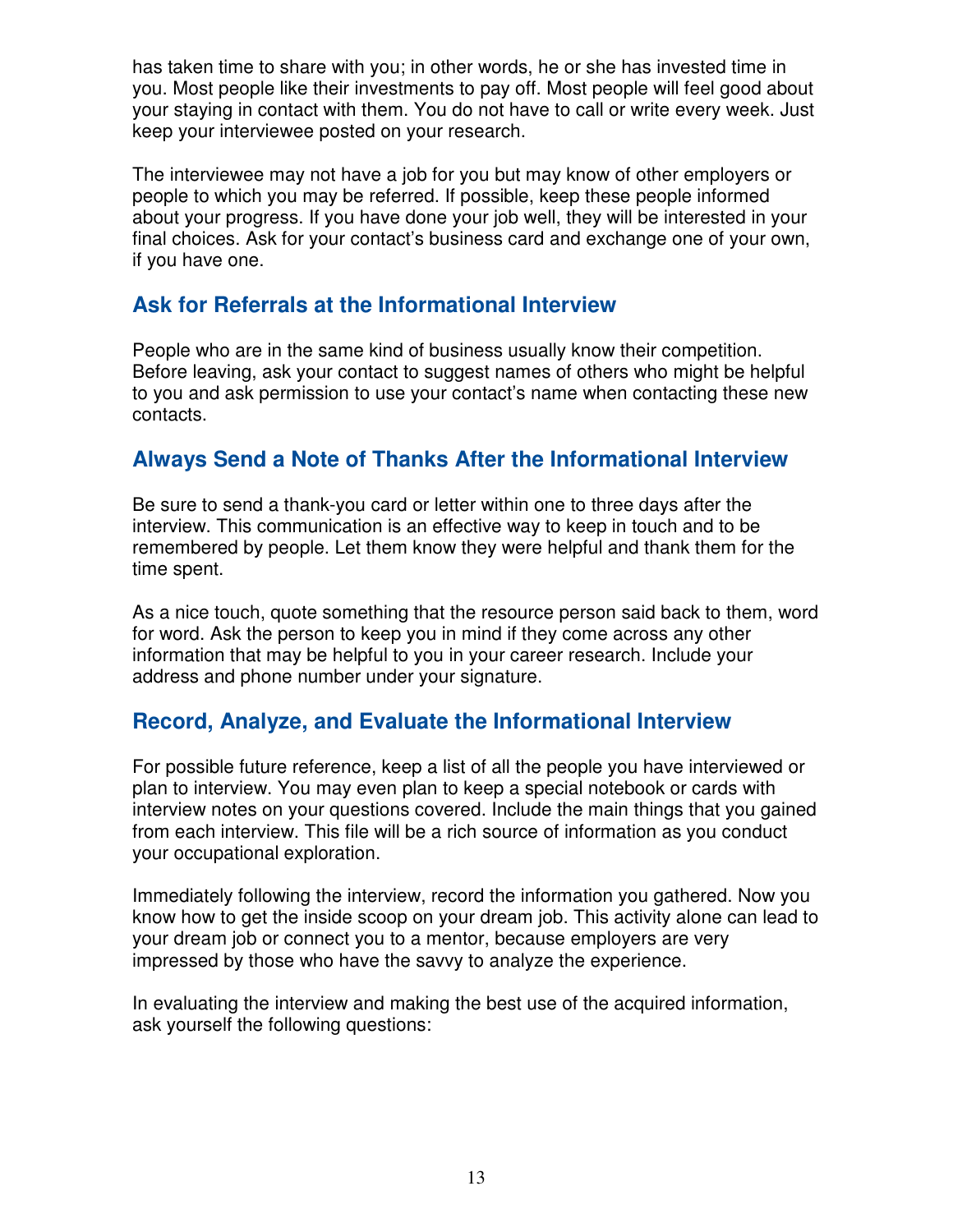- What did I learn from this interview (both positive and negative impressions)?
- How does what I learned fit with my own interests, abilities, goals, values, etc.?
- What do I still need to know?
- What plan of action can I make?

#### **Another Use for Informational Interviews**

Phillip Levine of "Ask The Expert" suggests that people who have been out looking for jobs and have become so fearful of getting a "no" that they actually become paralyzed can benefit from informational interviewing.

Informational interviews enable job-seekers to get in front of employers and regain self-confidence as well. Levine notes that with informational interviewing you can't be rejected but you can learn a great deal.

He tells this story: "Caroline, a computer programmer client of mine had reached the stage where she was going for interviews and expecting a 'no.' As a matter of fact, she was now avoiding interviews if possible. She was becoming gun-shy. Forcing her out to further interviews was not the answer. The rejections were affecting her personal self-confidence and self-esteem. This is a situation in which job seekers become frustrated and continue to heap more pressure on themselves for interviews -- and the more pressure they feel the less well they perform. It becomes a terrible spiral.

"Caroline had to break out of this and so I suggested informational interviewing. It was a method to stay in front of employers yet take the pressure off. Instead of a strict and formal job interview she was now seeking informal discussions with employers regarding job, company details and the types of people an employer looks for. This process was helpful, to keep her moving forward.

"She was actually gaining more information, but in a very relaxed manner. Instead of asking for a job in which case she might receive a rejection, she was only seeking information about jobs. As a matter of fact, she was doing more of the questioning and the employer was doing the answering. (If there was a job possibility she could always go back later and formally apply.)

"The process didn't directly result in a job for Caroline, but her self-confidence returned. She gained contacts, which eventually turned into decent job leads."

#### **More Helpful Hints About Informational Interviews**

Some final hints about informational interviews:

• If you ask for 20-30 minutes of a person's time, stick to the limit.